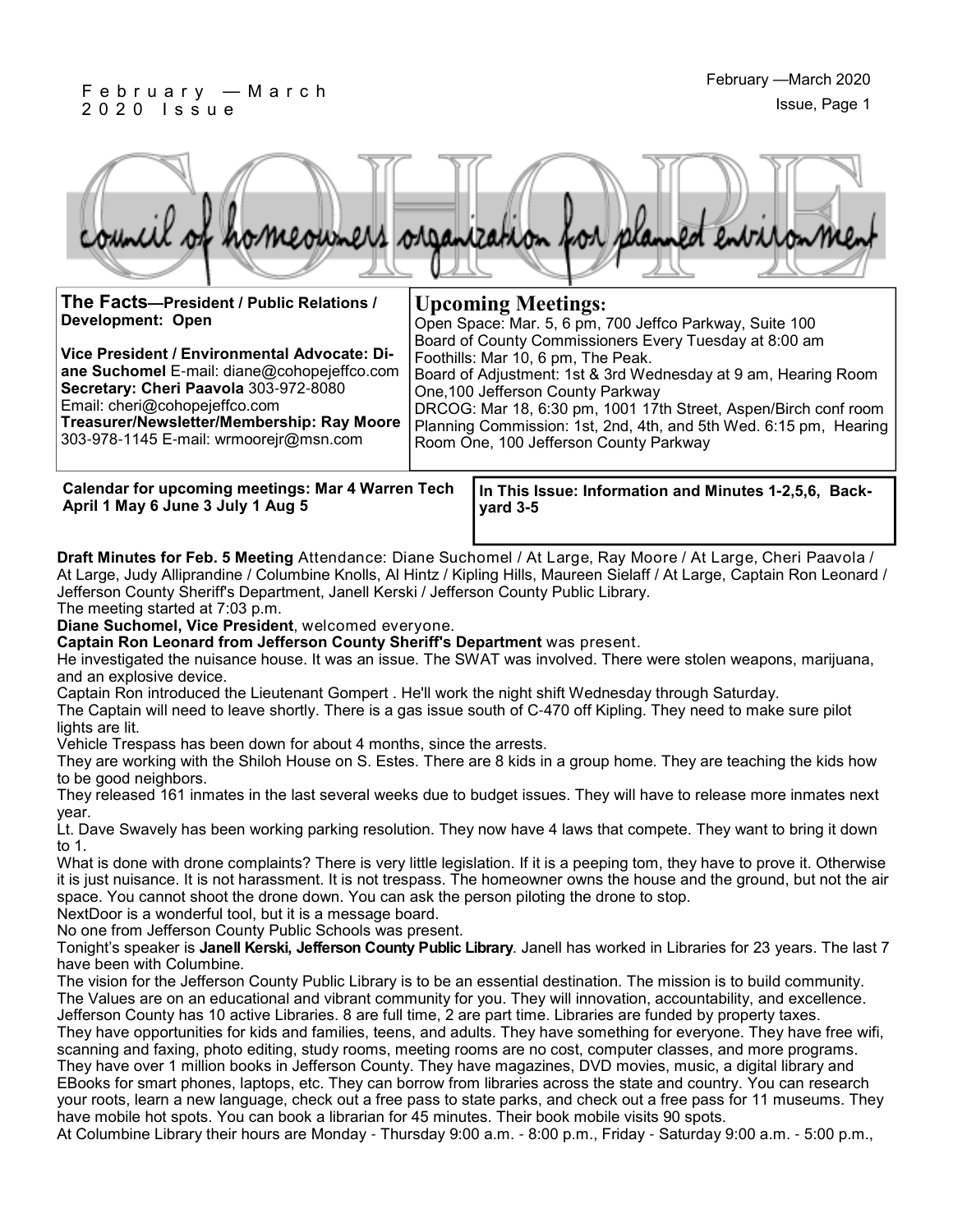and Sunday 12:00 noon - 5:00 p.m.

**Reports from Officers** We do not have a President.

Roll Call was taken. We had 6 members present and had a quorum.

**Ray Moore, Treasurer,** said that we have \$1,851.09.

**Cheri Paavola, Secretary,** was present. The Minutes for Dec. were approved.

**Diane Suchomel, Vice President,** was present.

#### The following are **Community Meetings**.

CMT 20-100548 is for S. Estes St. Open Source. The Case Manager is Brittany Gada. The meeting is Feb. 5 at 5:30 p.m. at Lilley Gulch Rec. They want to rezone open space and 1 home tract B outside the 100 year flood plain. CMT 20-101998 is for 5690 W. Coal Mine Ave. The meeting is Feb. 18 at Columbine Baptist Church at 5660 W. Coal

Mine Ave. They want to rezone from PD to PD to build a private preschool and kindergarten. CMT 20-102470 is for 10667 W. Progress Ave. The meeting is Feb. 27 at 6:00 p.m. at Hosanna Lutheran Church at 10304 W. Belleview Ave. They want to rezone to allow canine and feline boarding.

#### The following are **Pre-applications**.

PA 20-1000049 is for 4928 Hogback Ridge Rd. It is a minor adjustment for a 3 ft. fencing.

PA 20-100234 is for 10667 W. Progress Ave. They want to rezone for commercial dog and cat boarding.

PA 20-101955 and 20-101956 is for 9904 W. Capri Ave. They want to build additions to the Montessori Peak Academy. They want to add a Middle School at a later date. The neighborhood is concerned with road issues.

PA 20-102255 is for 9370 Cougar Rd. They want to rezone for subdivision or parcel. They want to go from 2 parcels to 7 parcels.

PA 20-102252 is for 9350 Cougar Rd. It is for the same as PA 20-102255.

PA 20-102256 is for the Deer Creek Mesa area. It is for the same as PA 20-102255.

The following is an **SV**.

SV 20-101777 is to create the Deer Creek Villas Metro District. This is for 2 parcels at Cardell homes. The ODP is an incomplete application.

The following is a **Rezoning**.

RZ 20-101777 is for a dog training site related to 20-101994.

The following is a Special Application. It is for 5101 S. Van Gordon St. They want to rezone from A2 to PD. It is south of Belleview.

The following are other items. There are 2 proposed subdivisions in Ken Caryl east of C-470 and north of Ken Caryl. The other is south of Alkire St.

Foothills Parks and Recreation District is having an election for District 1, 2, and 5. See the newspaper for information. Graffiti is up again. Please report it.

Our next meeting will be Mar. 4th. The speaker is from Warren Tech. We will have to get a separate room on March, July, and November. This room is in use.

**Old Business** The position of President for COHOPE is still open.

**New Business** Nothing.

**Announcements** The March meeting will be at Lilley Gulch Rec Center..

We adjourned at 7:50 p.m.—*Cheri Paavola, Secretary*

| <b>COHOPE Treasury Activity: February 2020</b>                                                                           | W. R. Moore, Treasurer |            |
|--------------------------------------------------------------------------------------------------------------------------|------------------------|------------|
| Beginning Balance February 5, 2020                                                                                       |                        | 1853.09    |
| <b>Deposits</b>                                                                                                          |                        | 0.00       |
| <b>Withdrawals</b>                                                                                                       |                        | 79.92      |
| Mar. newsletter \$4.95 Bank Fee \$2 Website Fee \$32.97, Lilley Gulch Rental \$40<br><b>Ending Balance March 4, 2020</b> |                        | \$ 1773.17 |

*From Engage Jeffco February Newsletter* **Important Alerts for Property Tax Notices** - We are currently processing documents that were recorded with the Jefferson County Clerk & Recorder in August 2019. Ownership changes that have occurred since then may not be reflected on Property Record Search results. Thank you for your understanding and patience.

If you bought a new property in 2019 and have not received your tax notice, your transfer probably has not been processed yet. The Treasurer's Office will continuously mail out tax notices to new owners as the Assessor's Office finishes processing them. The notice above will be updated to reflect our progress until all deeds through December 2019 are completed.

If you receive a tax notice for a property you sold in 2019, please disregard it. Once the ownership records are updated, the new owner will be notified of the taxes due.

If you did not receive a tax notice for property you owned before 2019, you may find the tax notice using the Treasurer's Property Records Search Application. Please search by address or PIN/Schedule#, if known. *(See page 4)*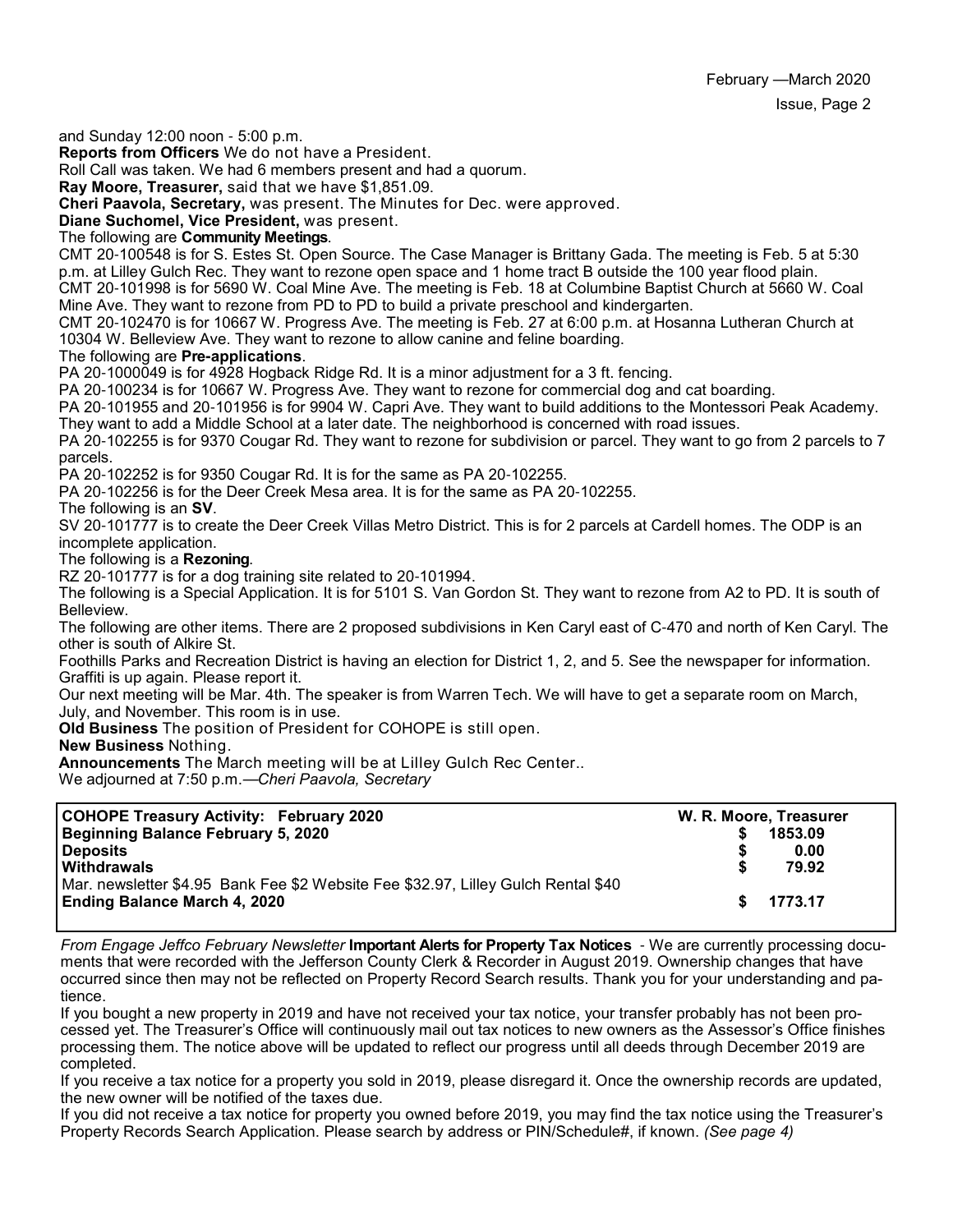# **THE BACKYARD**

## Columbine Hills News

**President's Corner** — Here's to Punxsutawney Phil – please bring us an early spring. Winter got a 6 weeks head start this past year; I wouldn't be offended if spring did as well.

Have you used our on-line method of signing up for CHCA membership yet? It's fast and easy and secure. Again, if you are not comfortable with that method simply cut out the form on the inside page of this newsletter and mail your check to us. Our yearly membership drive is underway; please consider being a supporting part of Columbine Hills Civic Association. Why become a supporter – thanks for asking. We do a lot with our money. Yes all the board members are paying members as well. But this time,

I need advice from YOU. You know we do lots of activities that are fun and build community, but we are looking for ideas above and beyond that. We would like to invest your dues back into the community physically as well. Please, give us some ideas of things you'd like to see us build or construct in our neighborhood. I often hear talk that the court at the corner of Depew and Canyon needs help. We specifically would love to hear your suggestions. You can mail suggestions along with your membership renewal or you can e-mail me directly at the address listed below. Please give us some great ideas. I'm looking forward to meeting many of you at the next chili cook-off and getting to chat with you about your ideas of how we can better the community. Be the kind of neighbor you wish you had.—*Randy Montgomery, CHCA president rnmontgomery@att.net*

## **Columbine Knolls South II Review**

*From* **President's Letter** The Annual Board Meeting went well. We used paper ballots for the vote on the 2020 budget, the nomination of the new board members, and the polling of the light issue. That took more time to check everyone in than was expected so the meeting started a half hour late. Sorry for the delay for those that attended. The proposed budget was approved, and two new board members were elected. The light installation in the park was passed by the board based on the feedback from the membership. This will use all the funding allocated for the Community Support line item on our budget of \$5,000. Thanks to Elizabeth Nelson-Hulse and Mary Kalney for presenting the pros and cons of this light installation. You both did a great job!

The new Board members are Andrea Elkins and Shane Reynolds who have both been in the HOA for a good while. Welcome to both as well as those who are returning to the Board. Those returning are Adam Blake, Pam Horiszny, Josh Kunkel, Chris Reynolds, and Tom Schicktanz. All are very capable representatives for our HOA community. It has been an honor and a privilege to work with each of them on this volunteer committee as well as Steve Kalney who is also leaving the Board. Thanks to Bob Pellegrini a previous years Board member for sharing his historical prospective at this meeting. It was great to see so many new faces last night.

Please remember to check the CKSII website for any information or updates before you call board members. Most of the time you may find your answer at cksii.org. Volunteer possibilities are always available for the Landscape Committee, Welcome Committee, as well as for our three events during the year so please consider helping our leads with all these efforts. As for me, being President these last two years has been a very educational and rewarding experience. I have met a lot of people and feel it like we have a great community that will help maintain CKSII as a place that people want to live in for a long time. Please remember to attend the next Board meeting and welcome in the new Board on April 14th. —*Bob Haberkorn, President CKSII*

### Columbine West Civic Association Newsletter

*From* **A Moment With The Board** Happy New Year everyone. The meeting was held at Dutch Creek Elementary and we welcomed a couple extra faces, had some awesome cookies and brownies while catching up with each other. We welcome Erin Danaher to the Board and appreciate the time and energy she has spent in the last few months as our Halloween & Holiday Lighting Contest Judge. Erin had no idea just how large Columbine West was when she bought her home in 2019 and moved from Virginia to Colorado. She was driven around the neighborhood by longtime residents who gave her an appreciation for the one square mile of homes. Erin brings with her Ginger, a faithful Shiba Inu furry family member, who loves to take walks around the neighborhood. Thank you Erin for joining the Board and bringing with you a fresh appreciation for everything Colorado has to offer. Her favorite past time is rafting and she has made many new friends with the rafting group. During the meeting, time was spent finalizing the menu offerings that will be available at the Members Mixer on Jan 29th and putting together our Calendar of Events for 2020. Bill W was able to secure a theater at Elvis Cinema for us to offer our own private Movie Night on February 23, 3:30 p.m., we will be viewing Toy Story 4. This movie was picked for its family friendly appeal and also some adult humor. The whole family should be equally entertained. This is the associations first time offering the Movie Night and we are excited to fill the theater. Our next event will be the Easter Egg Hunt, scheduled to be at the Columbine West Pool park on April 4th, 11 a.m. The March newsletter will feature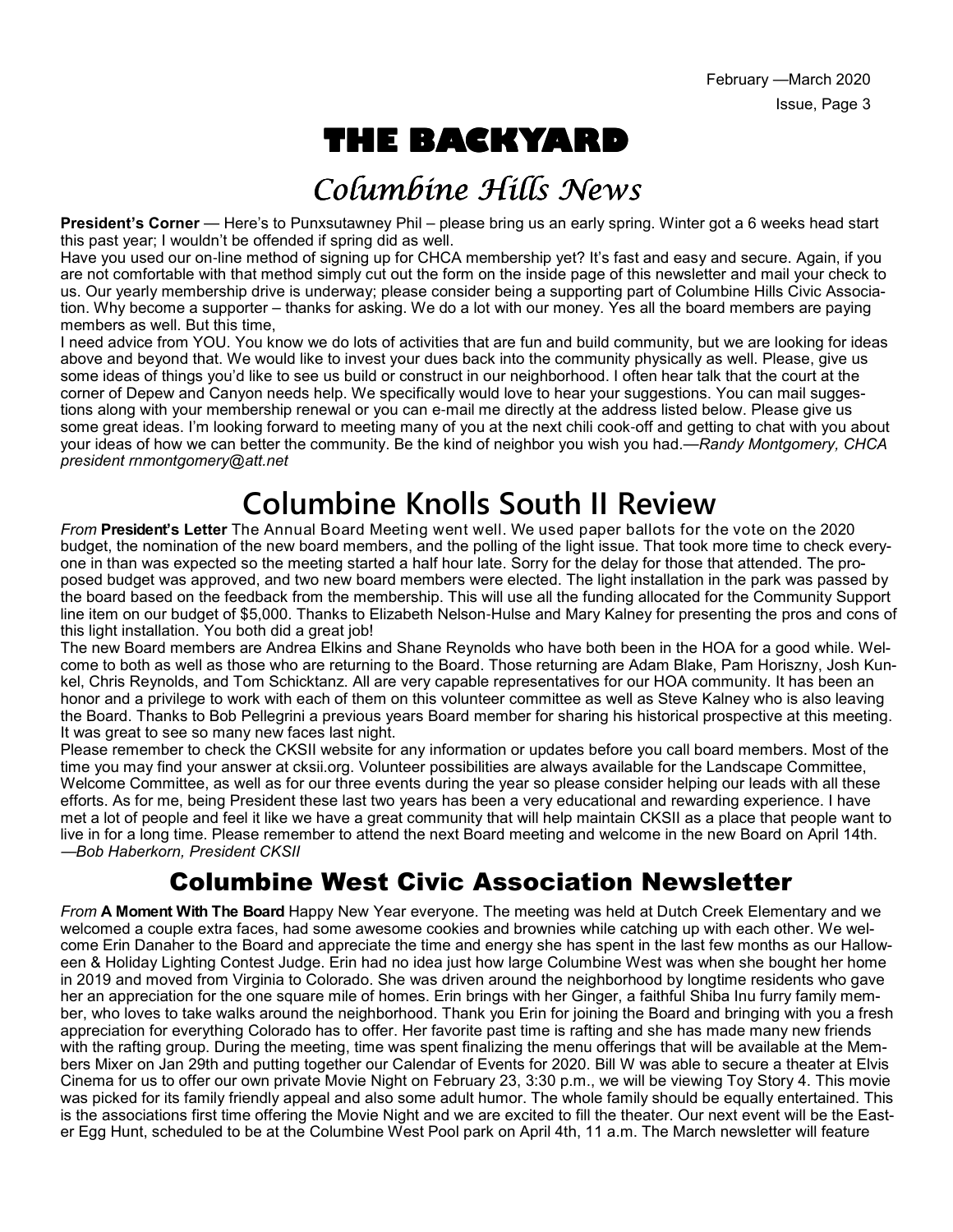more details. As always, if you don't see a neighbor out and about during the cold weather the Jeffco Sheriff can also perform a Well-Check. Don't hesitate to call the non-emergency dispatch 303-271-0211. As always we would love to have more hands to address the many concerns in and around Columbine West. If you would like to join the efforts drop us an email or attend a monthly meeting. If you have questions or any suggestion of ideas feel free to email CWCAtalk @gmail.com. Residents are encouraged to attend any monthly meeting.

### The Leawood Rapporter

*From* **LCA Minutes of January 7, 2020**— Board members present: Paul O'Connor, Chip Langowski, Mike Karbach, Laurie Selander, Nancy Bock, Gina Severino, Debby Baker

Financial report was given by Mike Karbach. Details are printed in the Rapporter. There were several requests for reimbursement for signs, gift cards, and the bill for our website and email service. We received the Leawood Park Board contribution for the third dumpster at our clean-up day in 2019. Our funds are low and we will need to get our membership contributions going right away.

The board has no webmaster and will be looking into help from any resident or a family member of a board member. The Santa Party was a success. We had a record of 162 children visit Santa and Mrs. Claus. We gave out gifts of bells on a string and candy canes. Pinto Pictures took the pictures and gave out a free picture to each family. We supplied cookies, cuties and punch. Thank you to all of the volunteers who made this possible.

At this meeting we had no new residents that had paid their dues. The board will send out email messages to residents who paid last year and the Membership Banners will go up as well.

The board discussed guest articles in the Rapporter. It was decided that only residents can put articles in the Rapporter. Gina will report the Decorating Contest Winners in the February Rapporter. The board discussed putting a flier insert in the Rapporter for March. Nancy will talk to Rhonda about the cost as she has used that type of advertisement before. Nancy will start working on the Leawood Scholarships information for the March Rapporter.

New signs went up for the Decorating Contest. They were well received. Some of the addresses were difficult to read and there will be improvements for next year.

The meeting was adjourned at 8:00 p.m.

*From* **Leawood Metropolitan Recreation and Park District Minutes December 17, 2019** The Special meeting was called to order at 11:00 a.m. at the home of Linda Smith, 6417 S Gray Ct, by Vice President Linda Smith. Members present were: Donna Snyder/Treasurer, Debby Baker/Secretary, Steve Wall/Special Projects and Dave Padilla/ Parks Manager. Also in attendance were: Jennifer Churchich- Cook from Churchich Recreation and Marne Norquist from Weston Landscape. The special meeting was called to finalize equipment choices for the Weaver Park Re-development project. New Swings and Ten Spin: The equipment was chosen because of the limited space available. The space for the addition is a shaded area just west of the tennis courts. Rules and Regulations (ASTM F1487 and CPSC for public playground use) require a fall zone of 6 feet on both sides of the swings and 16 feet to the front and back. The ten spin requires a 20-foot diameter fall zone. To make the new area ADA accessible a new walkway will connect the existing sidewalk to an ADA access ramp.

Replacement of existing equipment: The new equipment will fit within the two existing footprints and are similar in concept to the existing equipment but with updated quality and modern designs. The upper area will remain for use of the 5 to 12-year-old group and the lower area will remain for the use of the 2 to 5-year old group.

Equipment has been ordered. Demolition of the area is expected to begin in mid-February with completion time of 2 to 3 months, depending on weather conditions. The entire Weaver Park play area will be closed during construction due to excavation and removal of existing gravel and existing equipment. Donna moved to finalize the plans and order equipment, Steve seconded, and the motion passed unanimously. A rendering of the new equipment will be posted in the Weaver Park Pavilion soon.

The Special meeting was adjourned at 12:30 p.m. —*Deborah Baker, Acting Secretary* 

*From* **Leawood Metropolitan Recreation and Park District Minutes January 8, 2020** The meeting was called to order at 6:38 p.m. at Leawood Elementary by President Kyle Sargent. Members present: Donna Snyder/Treasurer, Linda Smith/Vice President, Debby Baker/Secretary, Steve Wall/Special Projects and Dave Padilla/ Parks Manager. Residents present: Faye Gardner and Wade Harcey.

**Public Comment/Correspondence** - Faye Gardner expressed concern about the fall at Leawood Pavilion noted in the December minutes and printed in the Rapporter. Wade expressed interest in running for a Board position.

**Treasurer's Report** - Donna presented the Treasurer's report. Invoices for the month include Denver Water, United Site Services, Waste Management, Xcel, Colorado Special Districts Property and Liability Pool, Special Districts Association of Colorado, doggie bag vendor, 1&1 Internet Inc (website provider), Rich Alarcon, Dave's invoice and reimbursement to petty cash. Debby moved the Treasurer's report be received and bills paid, and the motion passed unanimously.

**Parks Manager Report** – Snow removal was done in all parks. All parks were inspected, and doggy bags replenished. A wear bar on the ATV was replaced and the plow blade was changed.

**New Business—**2020 Elections: Four Board positions are up for Election in 2020. The new term will be for only three years due to legislation moving elections for Special Districts from even years to odd years. A Self Nomination form is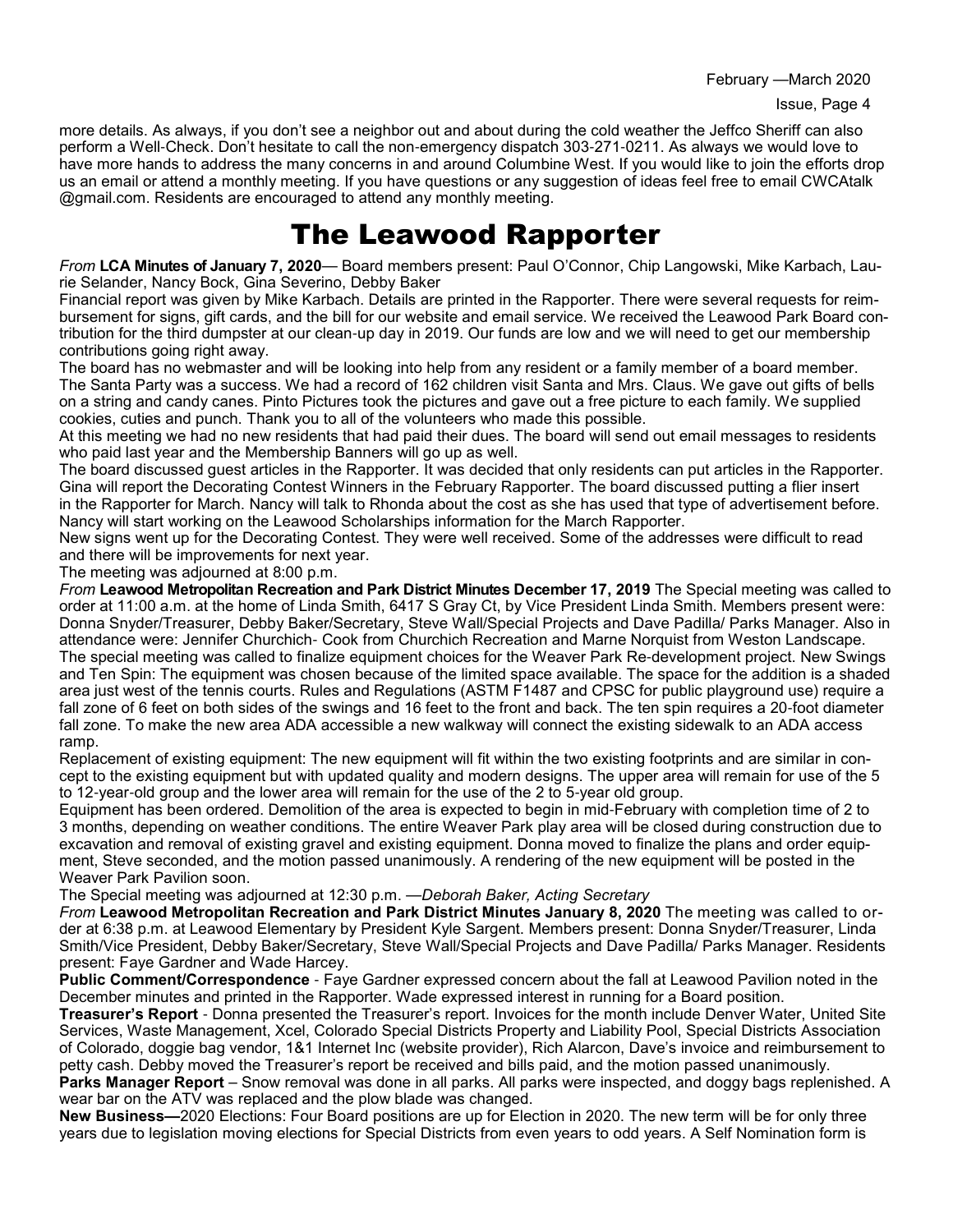February —March 2020

available now and must be obtained and submitted to Debby Baker, the Designated Election Official ("DEO") no later than Friday February 28, 2020. An affidavit of intent to be a write-in candidate is also available and must be submitted to the DEO no later than Monday March 2, 2020.

**Old Business** Weaver Park play area - The new equipment has been ordered. The construction is expected to begin by early February, depending on weather conditions.

The meeting was adjourned at 8:03 p.m. —*Deborah Baker, Acting Secretary* Posting location: District Board's agendas are posted by the Clerk to the Jefferson County Board of Commissioners board

### Woodbourne

*From* **Notes From the Board** The January Board meeting was held on January 15, 2020. The Board is preparing for a new year. We made it through January. Now we are into February, the Super Bowl, and into the full hockey season. This month, we celebrate Valentine's Day, a day traditionally associated with romantic love. In this season of romantic love, it is important to note we have other types of love available to support our relationships with each other. As we go through our daily lives, we should take time to remember that we can be considerate to our neighbors in many ways. We are all fortunate to live in such a wonderful community. While we have all agreed to live by the HOA rules and covenants, we should go further in our relationship with our neighbors. In a time where incivility seems to abound, it is a good for us to come home to a community of shared harmony. How we treat our family and neighbors reflects our character more than words ever can. In addition to strengthening our relationships with existing neighbors, we also have the opportunity to forge relationships with new neighbors. A number of houses have gone on the market and have been sold. This is a wonderful opportunity for each and every one of us to welcome those who have moved into our neighborhood. There is a nice feel to the neighborhood, and this is due to the sense of community that each and every one of us shares with each other.

Our next Board meeting will be held on February 19, 2020, at 7:00 p.m. at the Clubhouse. Please contact Kim Herman with CLA at 303-265-7923 with any questions*.*—*James Meyer, President*

The Jefferson County Assessor's Office provides quality customer service by being courteous, respectful and informative while identifying, describing and valuing all property within Jefferson County in a fair, ethical, accurate and professional manner.

The Assessor is available anytime to present the Re-Appraisal Valuation and Assessment Process. Please contact the Assessor's Office to schedule.

*From Engage Jeffco February Newsletter* **Jeffco Commissioners Address Financial Realities**—Jefferson County had to cut its budget in 2020 by \$16.1 million. More cuts will need to be made in 2021 to achieve a balance budget and the county is investigating all areas for opportunities for efficiencies, reductions or eliminations. More information will be coming as the budget plan and process progresses.

Budget hearings are open to the public and the community can also see the county's Financial Transparency Portal on its website, which includes more information on the budget. You can also always reach out to your county commissioner - find your commissioner's contact information on the Board of County Commissioner's website. We will be posting updates on this page throughout the year and budget cycle.

https://www.jeffco.us/3362/OpenGov-Financial-Transparency-Portal : Jefferson County is committed to financial transparency. In this spirit, the county has provided the Jeffco OpenGov Financial Transparency Portal to give you, the county's stakeholders, a transparent view of how your funds are invested in the delivery of outstanding public programs and services. The OpenGov Financial Transparency Portal provides a one-stop shop for your financial data needs and includes data analysis/graphing functionality.

Powered by OpenGov, this tool provides user-friendly access to the county's financial data. This OpenGov Financial Transparency Tool provides employees and residents alike with the ability to see the county's current budget and five prior years of revenues and expenditures. To learn how to use the tool, review the OpenGov How-To Guide (which can be found under the 'Help' menu in the upper right corner of the portal); or use the other tools within the Help Menu for further explanation.

**Tips on Using the County's Financial Transparency Portal** The Jeffco OpenGov Financial Transparency Portal allows you to explore budget and historical finances in a simple graphical user interface. The main view includes a chart or graph, a legend and various controls to view expenses by departments out of various funds.

You'll notice the title of the chart or graph you are viewing on top along with the account type selector. You can use the filter to see the data that is of most interest to you.

To focus on specific data - like a fund, department, expense type, or any combination - look to the left and use the menu on the side panel. These selectors allow you to specify exactly what breakdown you want the graph or table to represent. When you select "Filtered By" the data filter pops up and allows you to turn on or turn off selected filters for that category - funds, departments, expenditure type.

Keep in mind that some departments or expenditures only receive fund from specific funds - if the department or ex-